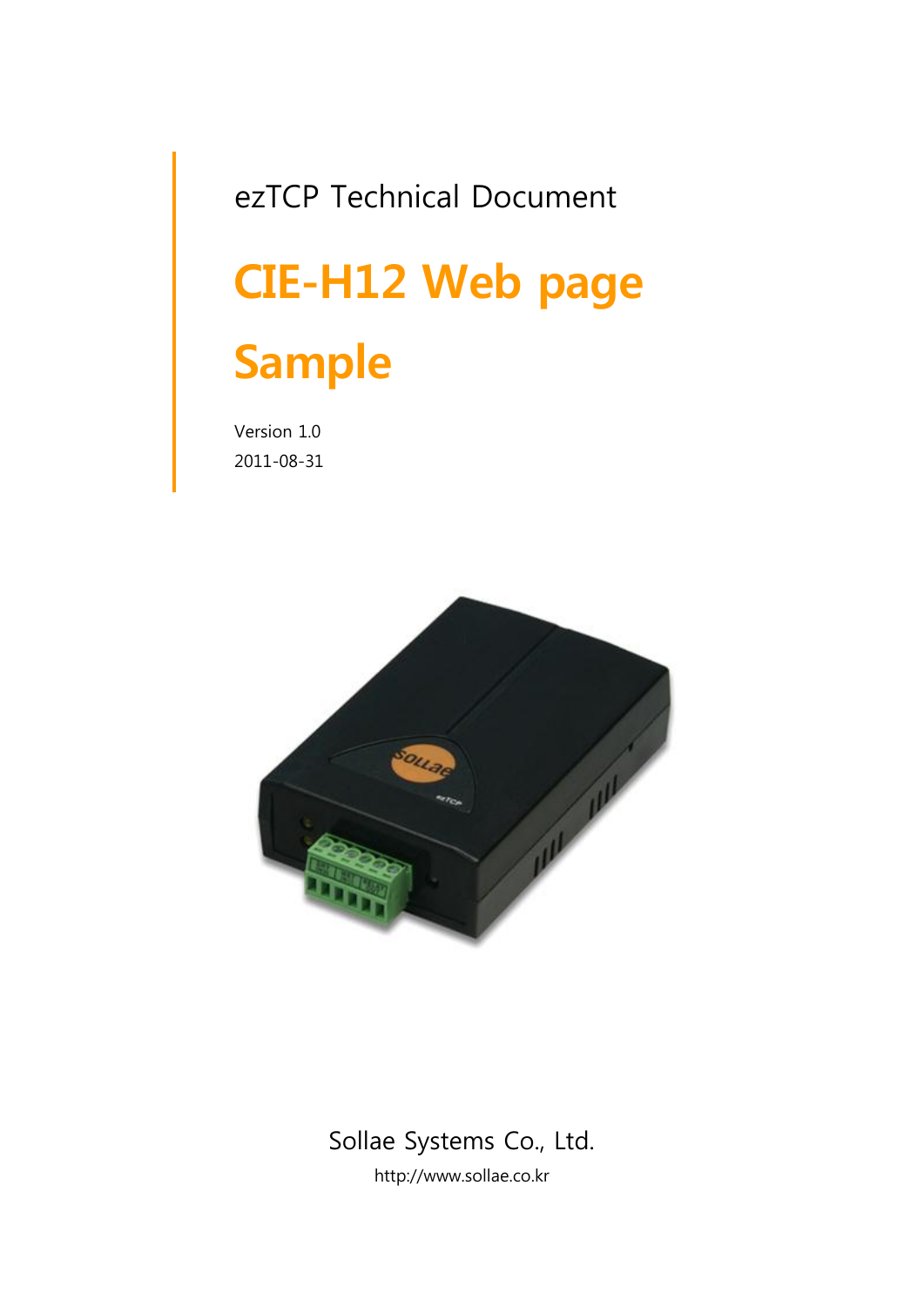## <span id="page-1-0"></span>**Contents**

#### **Contents**

| $\overline{2}$ |  |  |
|----------------|--|--|
|                |  |  |
|                |  |  |
|                |  |  |
|                |  |  |
|                |  |  |
|                |  |  |
|                |  |  |
|                |  |  |
|                |  |  |
|                |  |  |
|                |  |  |
|                |  |  |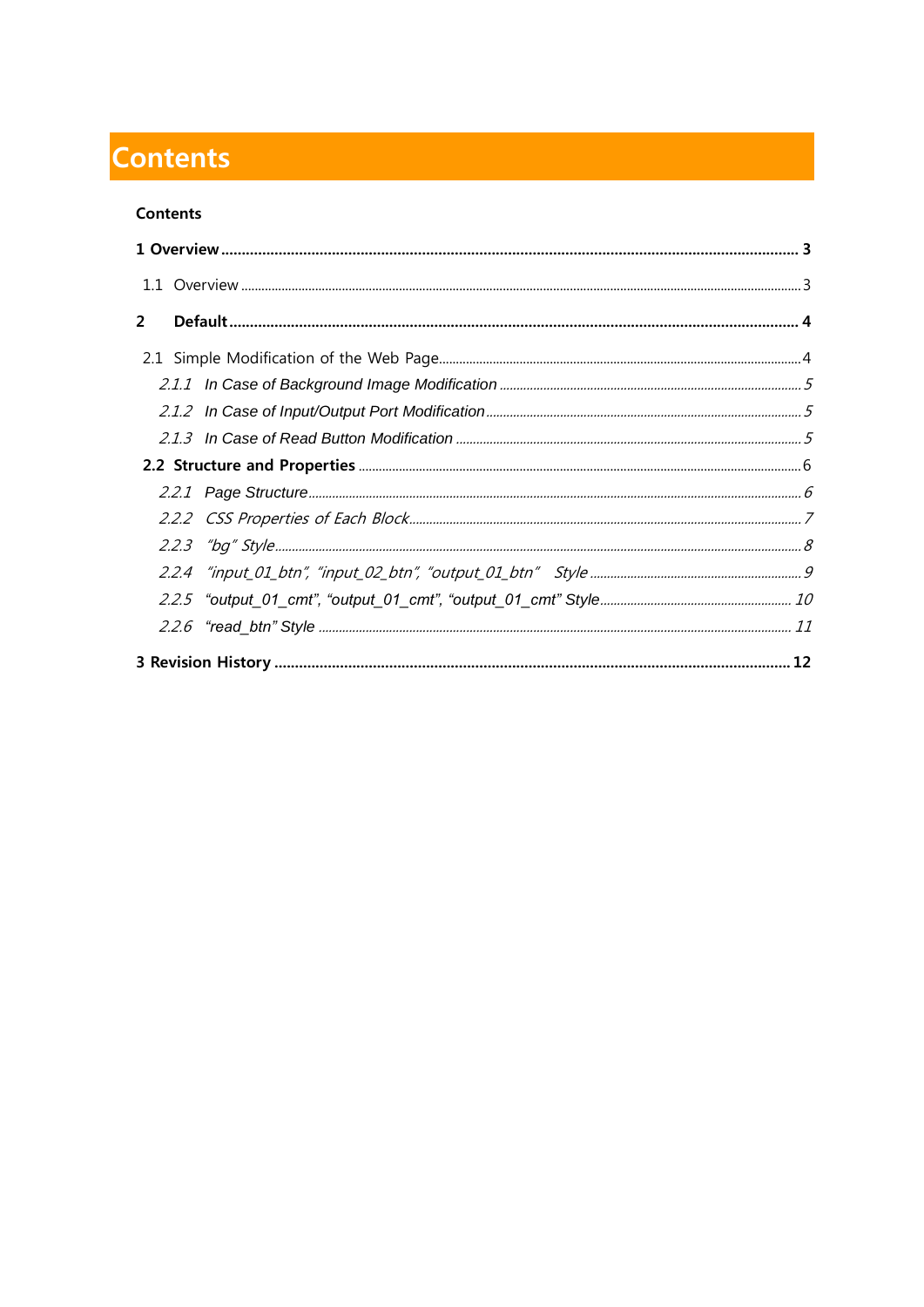## <span id="page-2-0"></span>1 Overview

#### <span id="page-2-1"></span>1.1 Overview

The HTML page has to be updated when you intend to monitor and control CIE-H12 over the web browser. We have released web page samples which can be modified in any ways for a private purpose.



There are a default page and a text based page as a sample.

Figure 1-1 example of a sample : index.html of a default page

| CIE-H12 - Windows Internet Explorer                                  | $\mathbf{x}$<br>$\Box$<br>U                                                      |
|----------------------------------------------------------------------|----------------------------------------------------------------------------------|
| http://10.10.0.12/<br>$\triangledown$                                | doublemanager<br>$\alpha$<br>4 <sub>2</sub><br>图<br>$\times$<br>۰                |
| ☆ ● 솔내시스템(주)<br>☆ 즐겨찾기                                               |                                                                                  |
| CIE-H12                                                              | $\rangle\rangle$                                                                 |
|                                                                      | $\blacktriangle$                                                                 |
| <b>Sollae Systems: CIE-H12</b>                                       | [Read]                                                                           |
| Input Status<br>Comment<br>DI <sub>0</sub><br>DI <sub>0</sub><br>Off | Ouput Status<br>Comment                                                          |
| DI1<br>DI1<br>Off                                                    | DO <sub>0</sub><br>Off<br>DO 0                                                   |
|                                                                      |                                                                                  |
|                                                                      |                                                                                  |
|                                                                      |                                                                                  |
|                                                                      |                                                                                  |
|                                                                      |                                                                                  |
|                                                                      |                                                                                  |
|                                                                      |                                                                                  |
|                                                                      |                                                                                  |
| 완료                                                                   | 电 100%<br>← 인터넷   보호 모드: 해제<br>$\bigcirc$ $\bigcirc$<br>$\overline{\phantom{a}}$ |

Figure 1-2 example of a sample : index.html of a text based page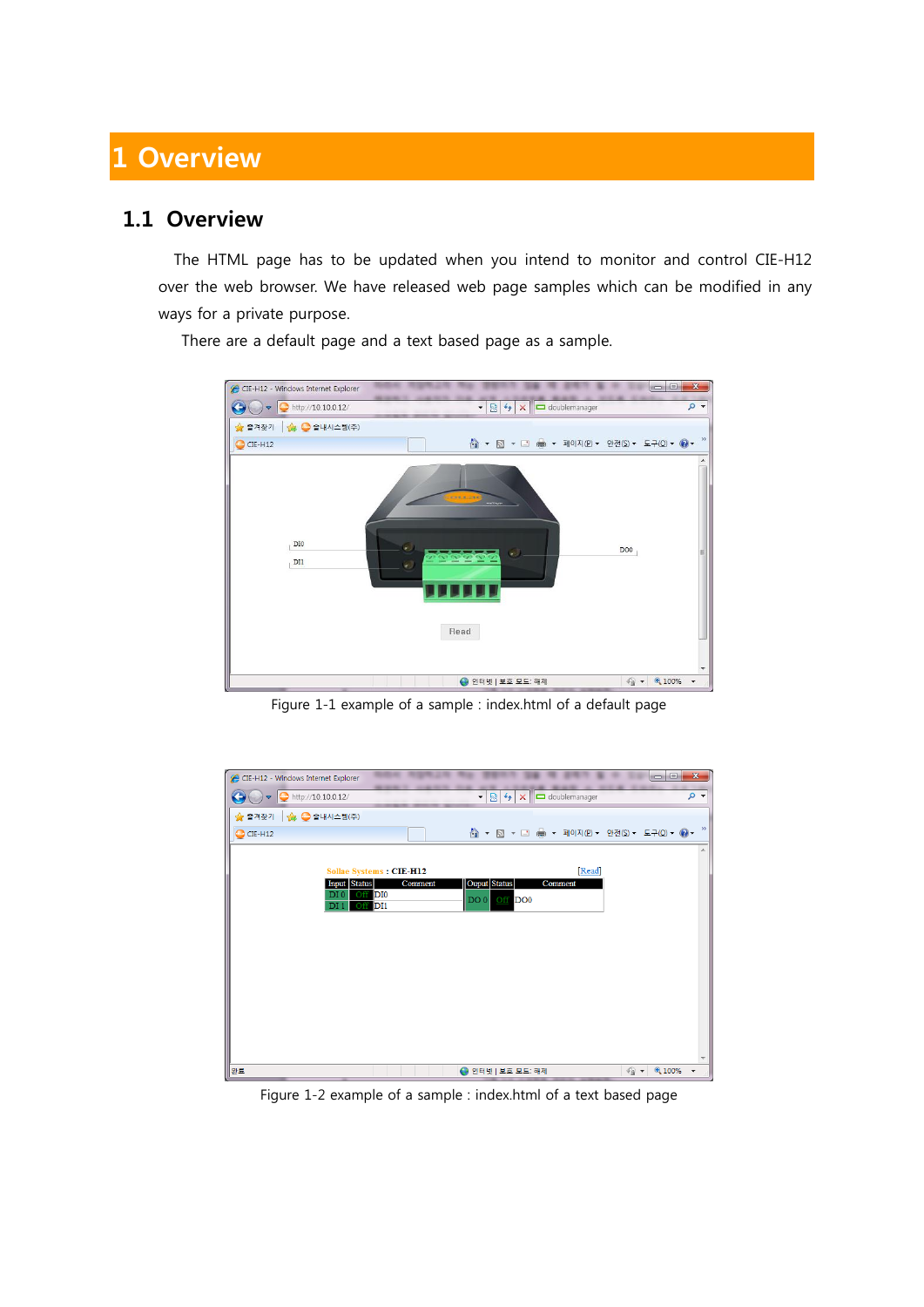## <span id="page-3-0"></span>2 Default

#### <span id="page-3-1"></span>2.1 Simple Modification of the Web Page







Figure 2-2 execution of index.html on the web browser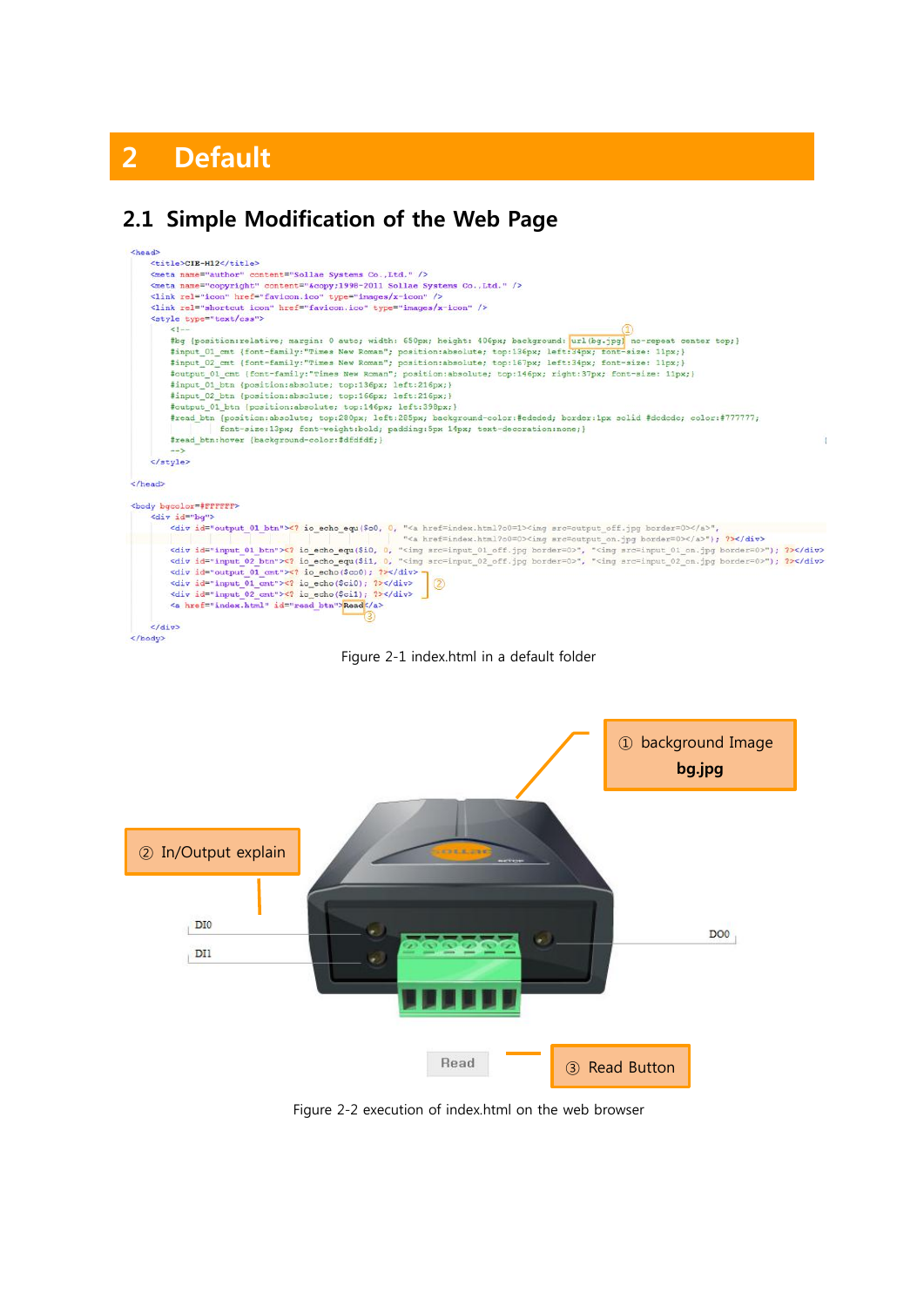#### <span id="page-4-0"></span>2.1.1 In Case of Background Image Modification

Insert an image path on the  $\Omega$  url(bg.jpg) of Figure 2-2

#### <span id="page-4-1"></span>2.1.2 In Case of Input/Output Port Modification

The words on the I/O port tab, can be modified in ezManager, will be presented on the ② of Figure 2-2.



1 Figure 2-3 I/O port tab in ezManager



Figure 2-4 web browser that the words on the I/O port tab will be presented

#### <span id="page-4-2"></span>2.1.3 In Case of Read Button Modification

The page can be refreshed whenever you click this button. If you would like to change the "Read" word, you should modify 3 of Figure 2-1. Also, please refer to the "#read\_btn, #read\_btn:hover" of CSS for changing style.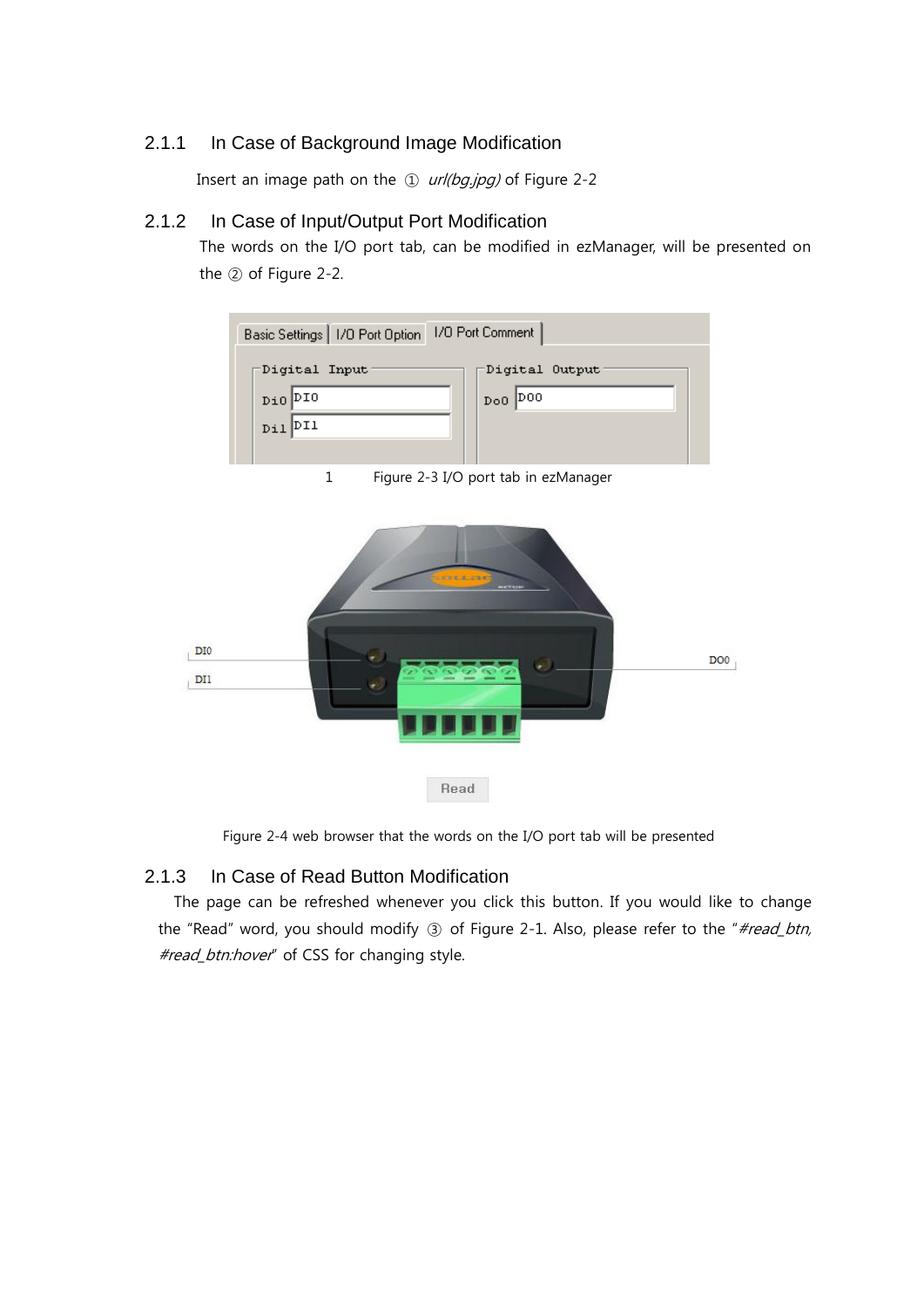## <span id="page-5-0"></span>2.2 Structure and Properties

#### <span id="page-5-1"></span>2.2.1 Page Structure



Each block of Index.html has been defined with CSS whose structure is shown in Figure 2-5.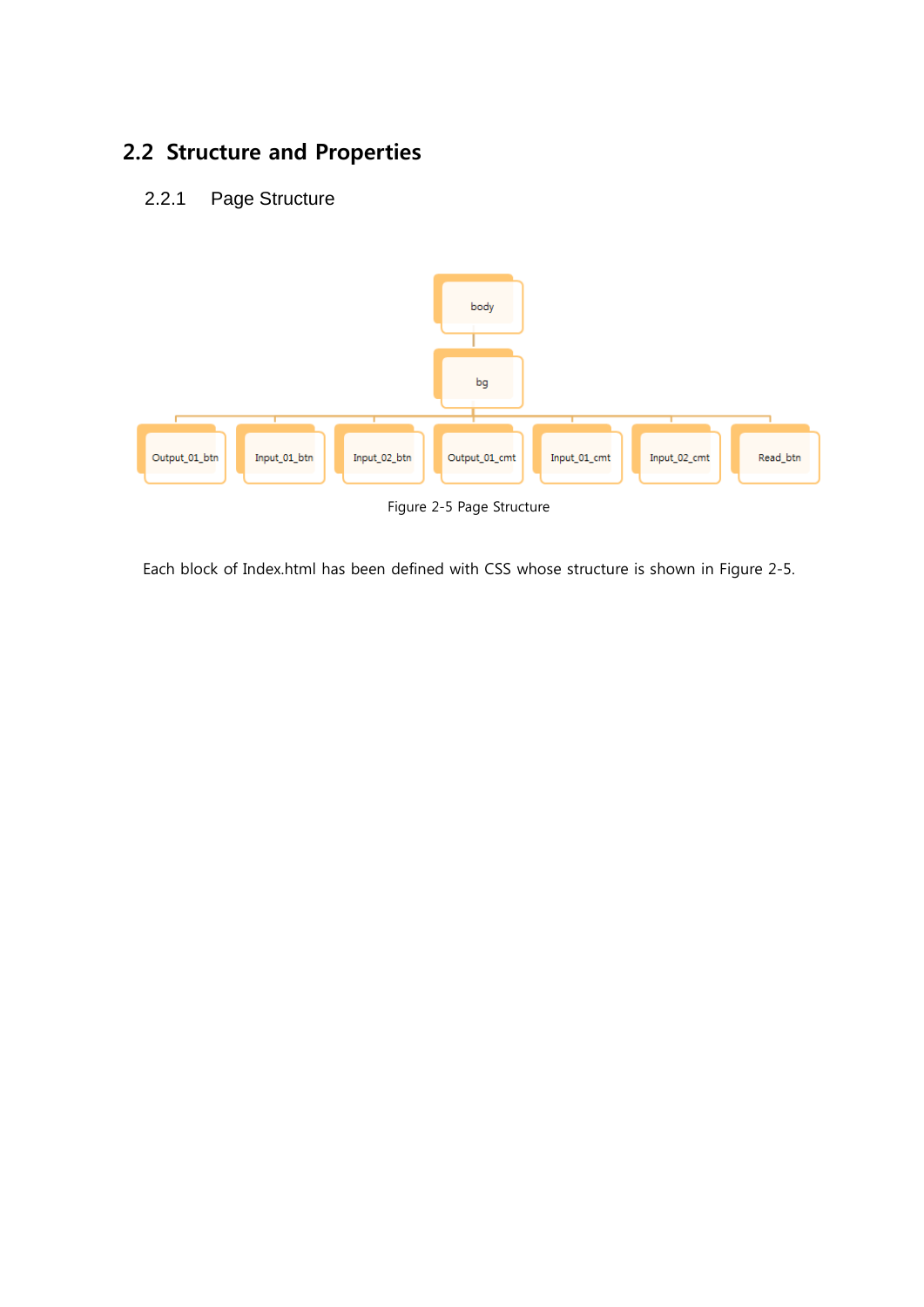

#### <span id="page-6-0"></span>2.2.2 CSS Properties of Each Block

Figure 2-6 entire CSS structure

Each block has hierarchy structure and ancestors include descendants. Ancestors' style affect descendant's as you see Figure 2-6. For example, an element of output\_01\_btn style is positioned based on the bg.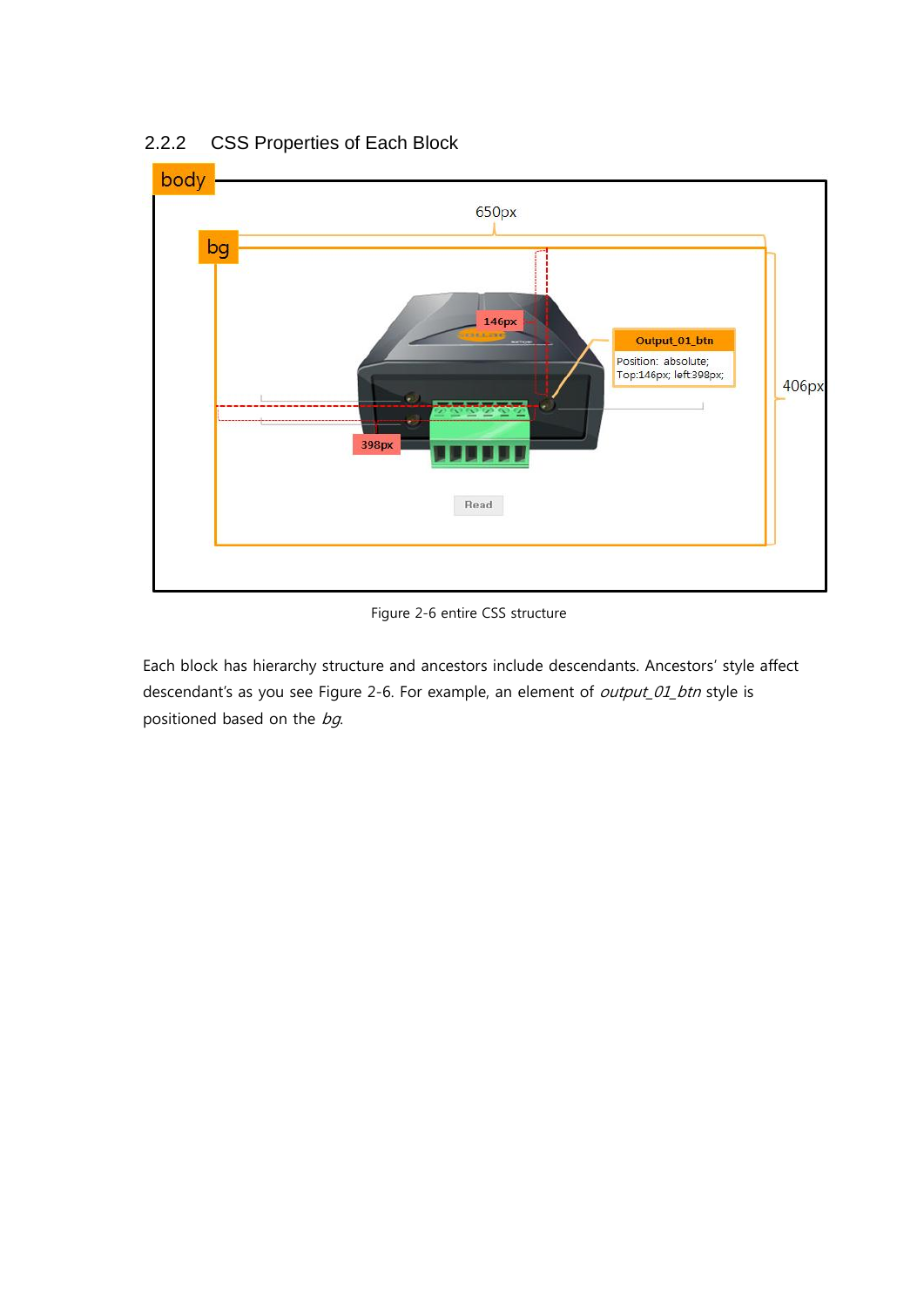#### <span id="page-7-0"></span>2.2.3 "bg" Style

| # $bg\{$ |                                               |
|----------|-----------------------------------------------|
|          | position: relative;                           |
|          | margin: 0 auto;                               |
|          | width: $650px$ ;                              |
|          | height: 406px;                                |
|          | background: url(bg.jpg) no-repeat center top; |
|          |                                               |

bg is a  $div$  parent that higher than other  $divs$ . So, defined properties on the bg influence children's style.

#### ☞ Position : relative

The element will be relatively set by position property

#### ☞ Margin : 0 auto

It makes content position in the middle. As it is set 'width:  $650px'$ , the element will position in the middle of 650 pixels.



Figure 2-6 bg style

#### ☞ Width, height

The width and height of  $bq$  style is set to 650px and 406px, and not repeated because of no-repeat option. The background image is set to  $bg.jpg$  which will be arranged in the upper center of a relevant block.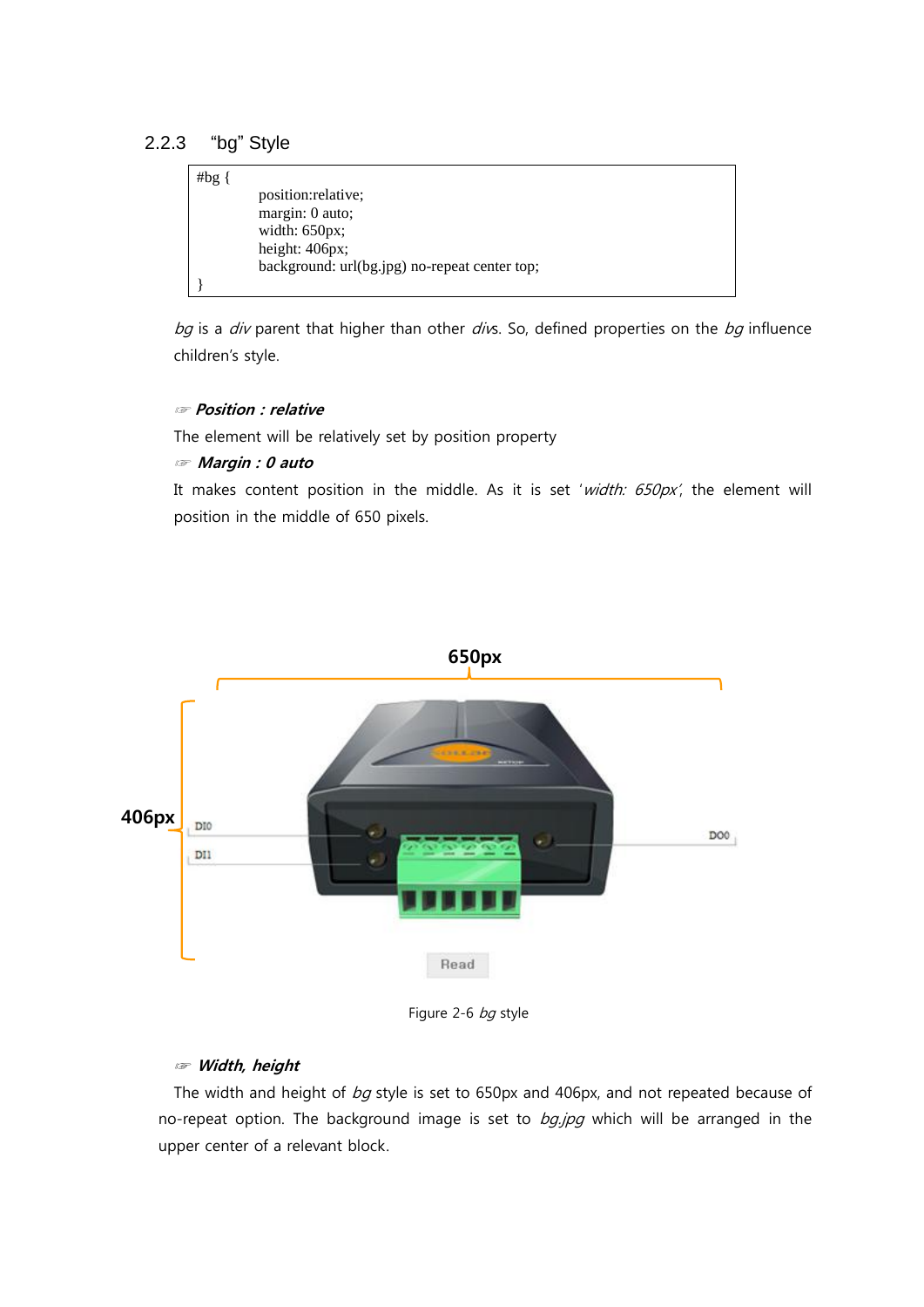<span id="page-8-0"></span>2.2.4 "input\_01\_btn", "input\_02\_btn", "output\_01\_btn" Style



#### ☞ Position:absolute

It sets pixels based on the parent position, therefore, the element will be arranged in the appointed position.



Figure 2-7 btn Style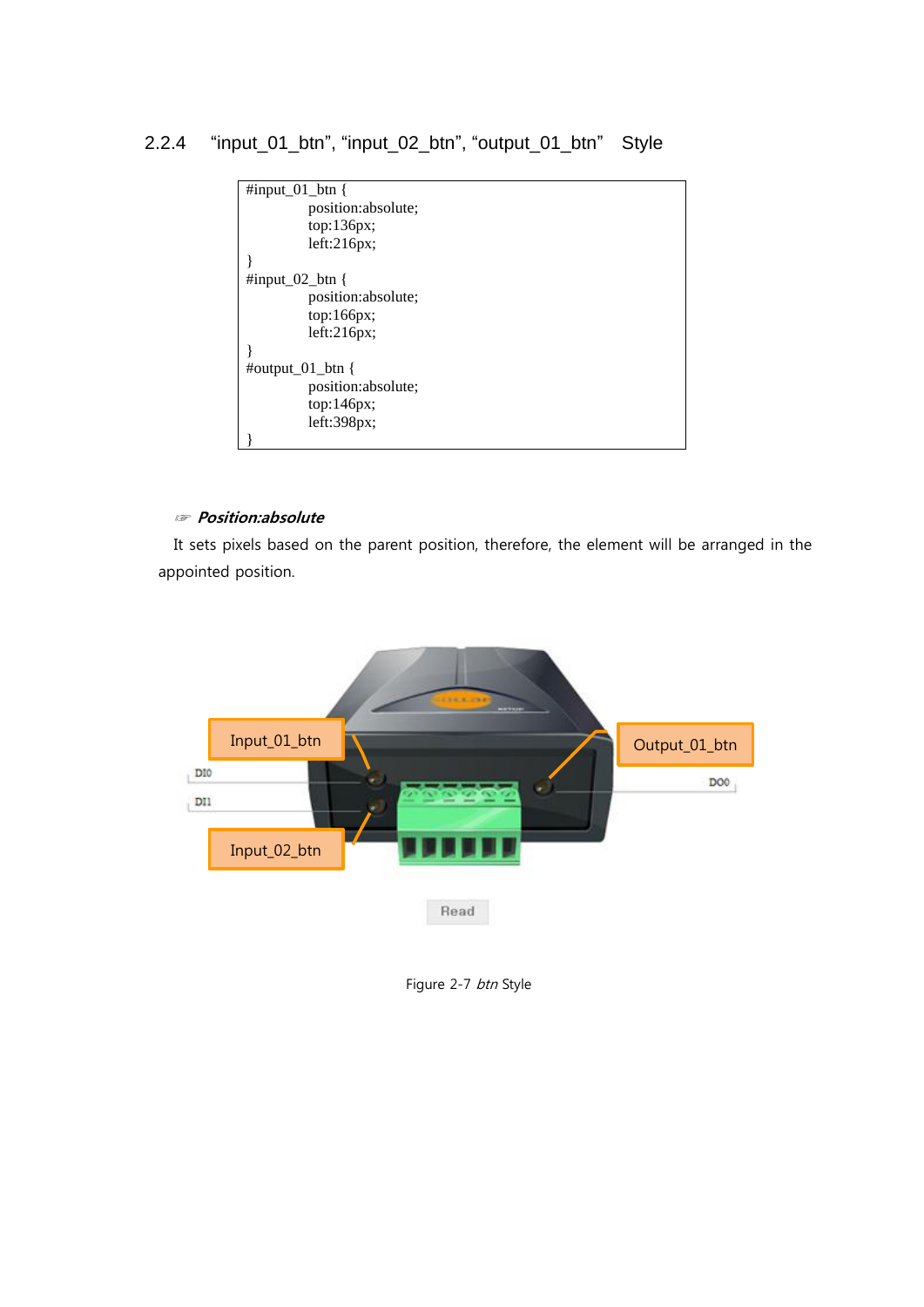#### <span id="page-9-0"></span>2.2.5 "output\_01\_cmt", "output\_01\_cmt","output\_01\_cmt" Style

```
#input_01_cmt {
       font-family:"Times New Roman"; 
       position:absolute; 
       top:136px; 
       left:34px; 
       font-size: 11px;
}
#input_02_cmt {
       font-family:"Times New Roman"; 
       position:absolute; 
       top:167px;
       left:34px;font-size: 11px;
}
#output_01_cmt {
       font-family:"Times New Roman"; 
       position:absolute; 
       top:146px; 
       right:37px;
       font-size: 11px;
}
```
#### ☞ Position:absolute

It sets pixels based on the parent position, then the element will be arranged into the appointed position.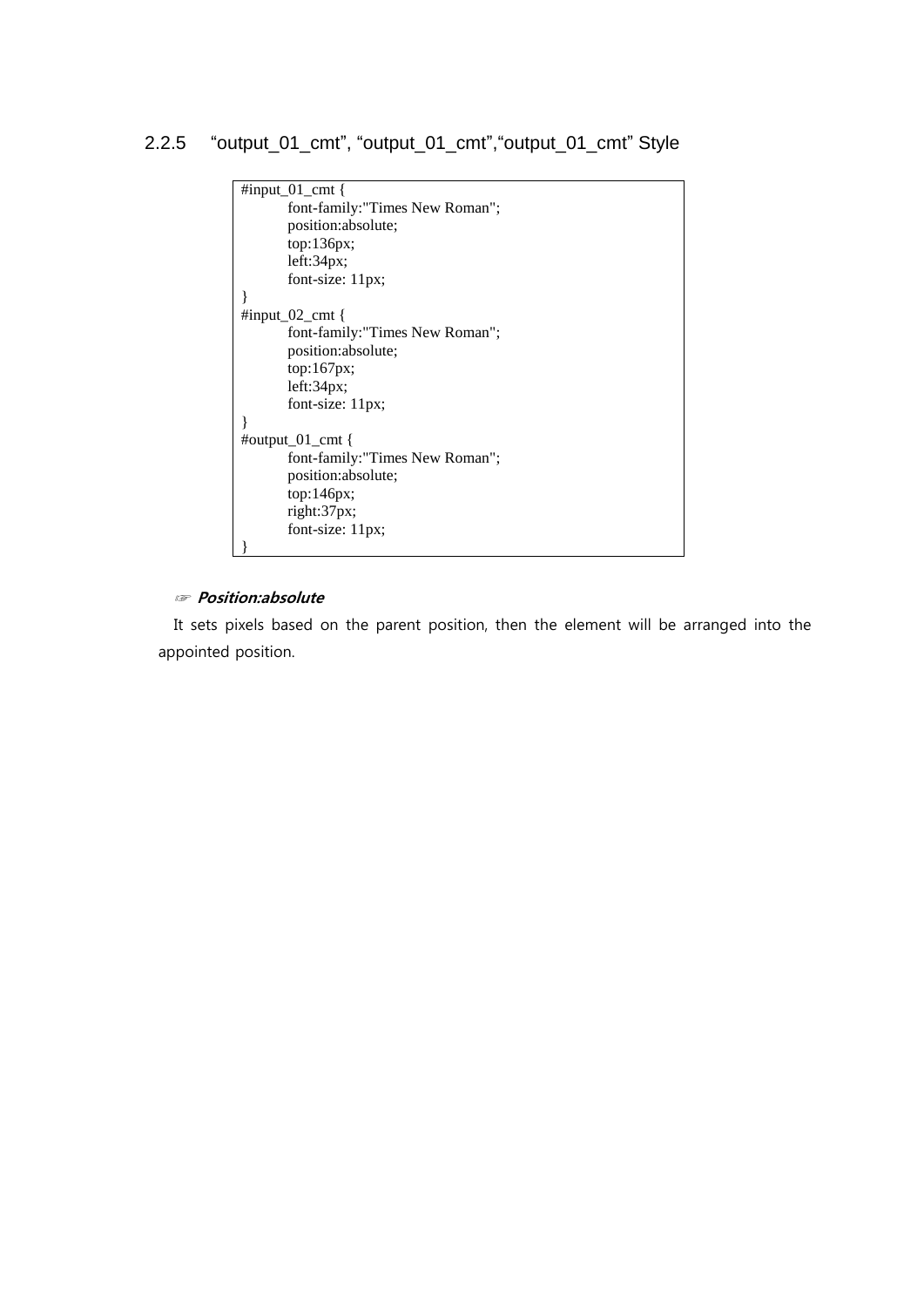#### <span id="page-10-0"></span>2.2.6 "read\_btn" Style



#### ☞ #read\_btn

It makes the *<a href="index.html" id="read\_btn">Read</a>* property be shown in a button on the html

#### ☞ #read\_btn:hover

When mouseover the Read button, background color will be changed into #dfdfdf



Figure 2-8 read\_btn style